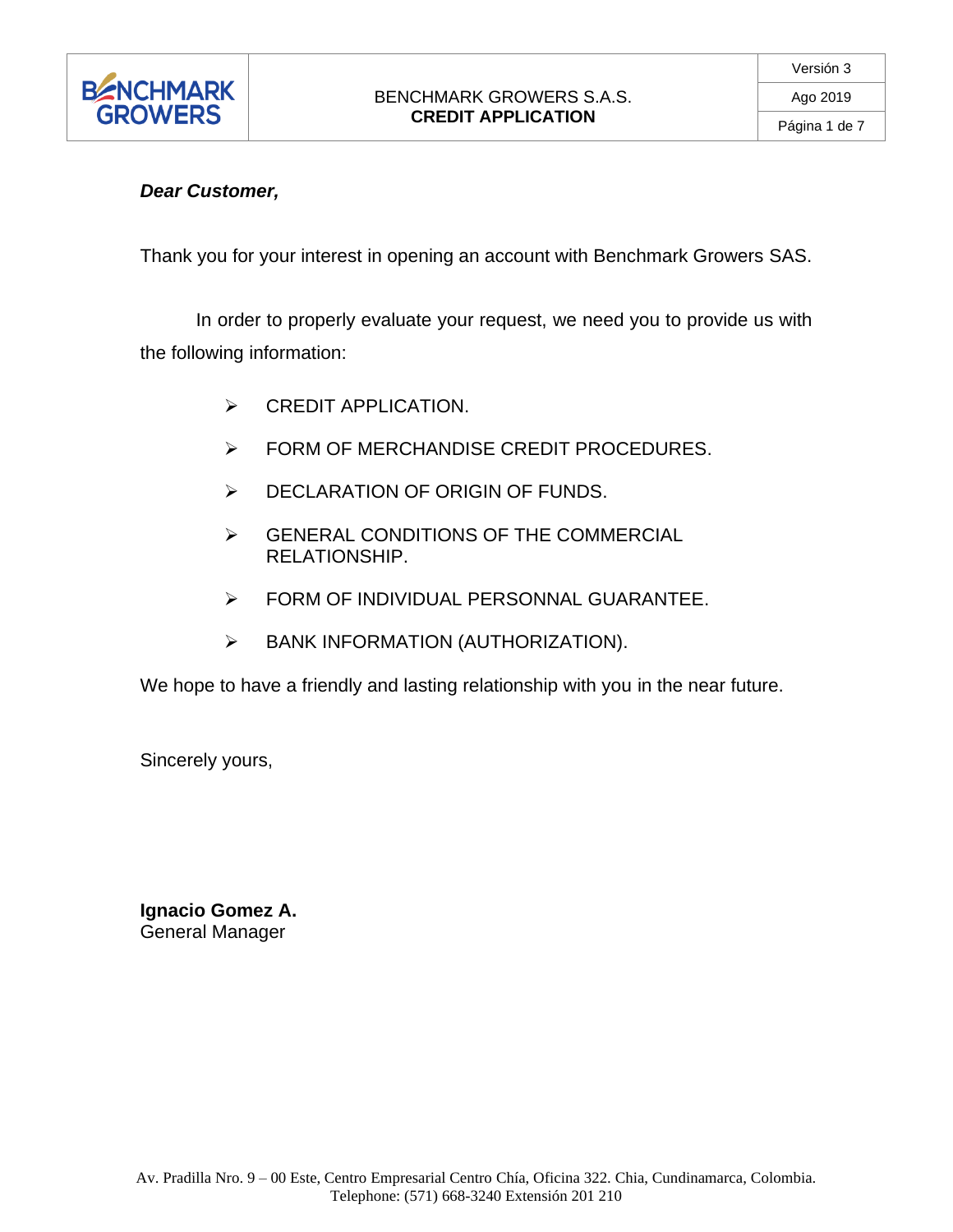

Ago 2019 Página 2 de 7

### **CREDIT APPLICATION**

Please fill out this form and return it ASAP

Company Name: Please write the company name Address: Please write the company name City: Name of the city Country: Name of Country Contact Person: Contact Person Phone: (Indicative) Phone Fax: (Indicative) Indicative

Type of Company:  $\Box$  Corporation  $\Box$  Partnership  $\Box$  Individual

Official Tax Number:TAX Number web page: Web Page

Type of Business: Type of Business Date Started: Date Started Estimated Purchases/Month: \$Estimated purchases for month

Name of Owner(s) or an Authorized Officer(s) of the Corporation:

| <u>Name</u>     | Home Address | ID#              | Home Phone              |
|-----------------|--------------|------------------|-------------------------|
| Name of owner 1 | Home Address | <b>ID</b> Number | (Indicative)Phone       |
| Name of owner 2 | Home Address | <b>ID</b> Number | (Indicative) Indicative |
| Name of owner 3 | Home Address | <b>ID</b> Number | Indicative Indicative   |
|                 |              |                  |                         |

References: (List Colombian Flowers Suppliers First and your Colombian Cargo Agency)

| <b>Name</b> | Address | Home Phone             |
|-------------|---------|------------------------|
| Name        | Address | Indicative) Indicative |
| Name        | Address | Indicative Indicative  |
| Name        | Address | Indicative) Indicative |
| Name        | Address | Indicative) Indicative |

I certify that all of the above information is correct and I authorized Benchmark Growers SAS to investigate all the references provided, I agree to the terms of a net 30 and 1.5% per month interest rate to be charged for any balance due. I also agree if collection proceedings are necessary in the event of a default payment including attorney's and court fees, that they shall be paid by the applicant. That if a corporation or partnership, the undersigned states and affirms that he/she is jointly and severally liable to all the terms, obligations and provisions in connection with Benchmark Growers SAS. Fax or Photo Copies of this application is equivalent to an original form.

Signature: \_\_\_\_\_\_\_\_\_\_\_\_\_\_\_\_\_\_\_\_\_\_\_\_\_\_\_\_\_\_\_\_\_\_Date: Indicate date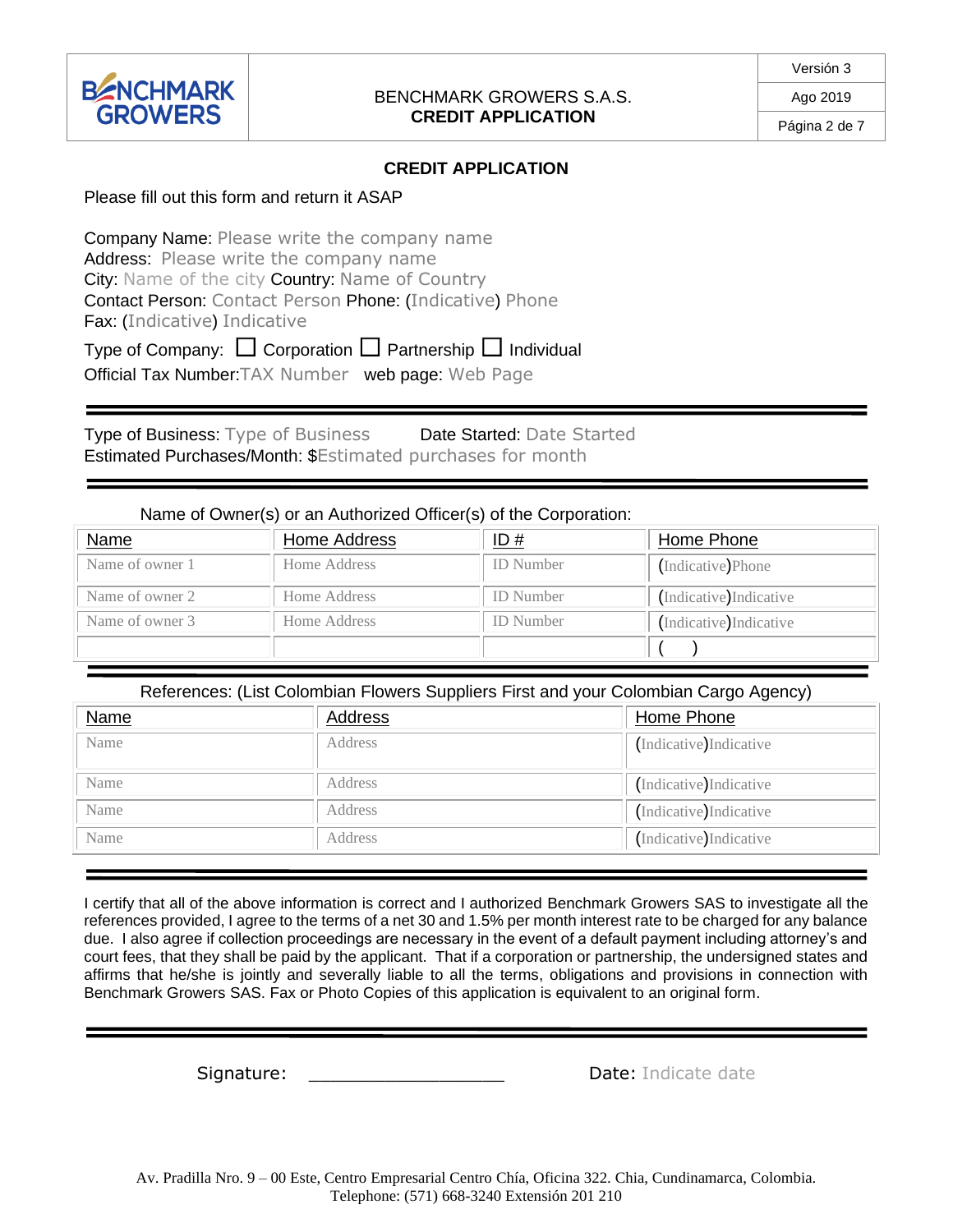

#### **MERCHANDISE CREDIT PROCEDURES**

All sales are F.O.B. Bogotá, Colombia, and Benchmark Growers SAS accepts no liability for damage in transit. Title and ownership are passed from Benchmark Growers SAS to the buyer when the flowers are delivered to the customers designated Cargo Agency - Airline.

After receiving your shipment, in the event of a claim, it must be reported by phone to your sales representative within 48 hours. In order to properly credit your account, a written request for credit **must** be mailed or faxed to the office within 3 days after the initial phone call. Benchmark Growers SAS will not accept credits on freight and handling charges.

It is necessary that you enclosed the following information: photographs of the product clearly showing box labels, the cause of the credit, total number of stems credited, a clear and complete explanation of the problem, variety/color of the product, grade or length of the product, date shipped from Benchmark Growers SAS or received by the customer and the complete AWB number.

Claims are not automatic and their validity is thoroughly investigated prior to the approval by Benchmark Growers SAS' staff. Once a credit has been requested by your company, Benchmark Growers SAS have the right to send another authorized party to pickup or inspect that product. Once the product has been picked up, your account will be immediately credited. If the product is not available for pick up or inspection, no credits will be accepted from Benchmark Growers SAS.

Along with this credit note, you will also receive a short explanation of the problem, its causes and some corrections and solutions given in order to prevent this from happening again.

Under no circumstances will a claim be accepted unless it is in accordance with all the above requirements.

The undersigned agrees with the above requirements.

Owners Signature: \_\_\_\_\_\_\_\_\_\_\_\_\_\_\_\_\_\_\_\_\_\_\_\_\_\_ Date: Indicate date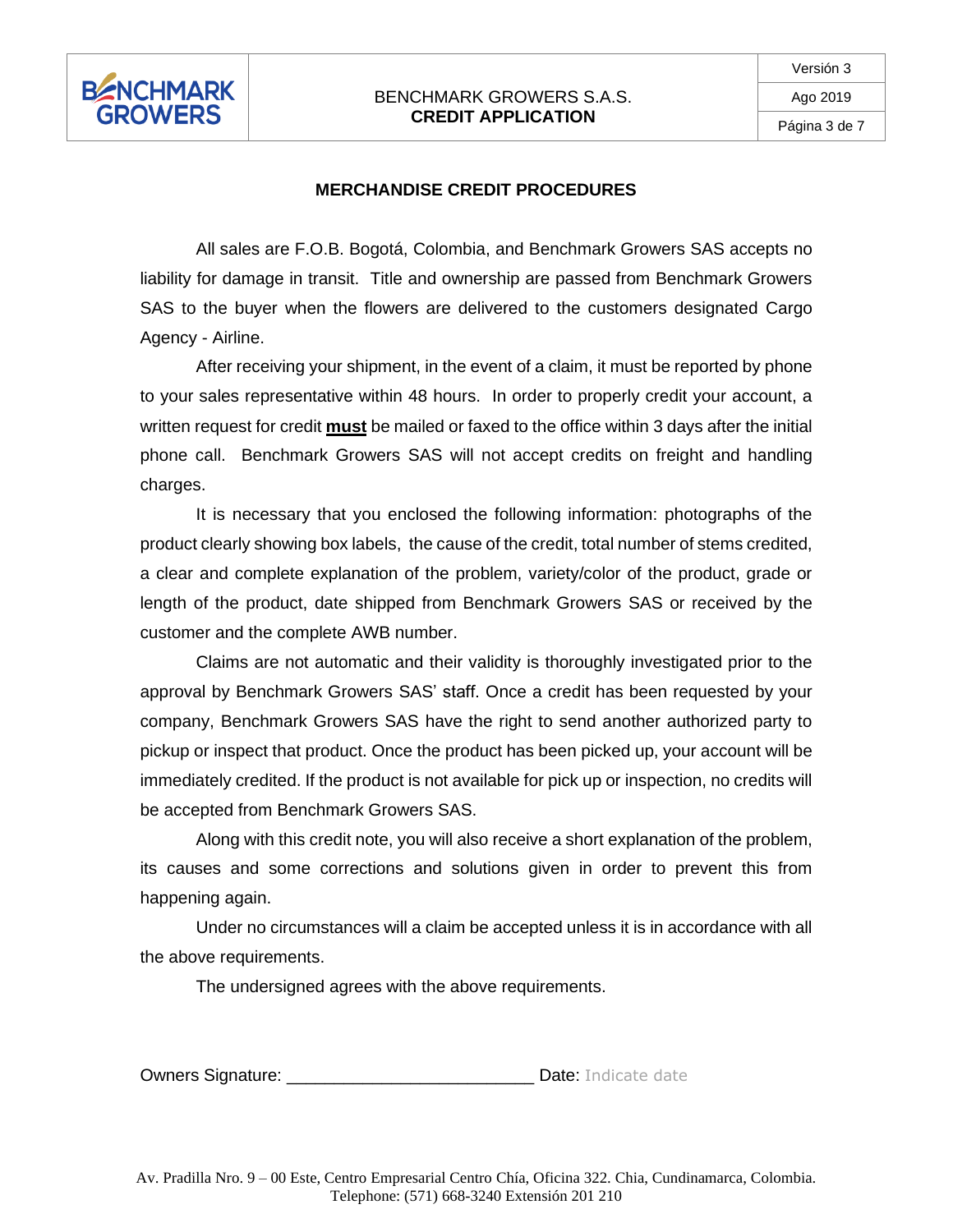

#### **DECLARATION OF ORIGIN OF FUNDS**

In order to comply with applicable regulations in force for the prevention of money laundering and financing of terrorism and the procedures established by BENCHMARK GROWERS SAS for that purpose, voluntarily, I carry out the following statements:

1. I declare that the resources or goods that will be used in the development of commercial relations with BENCHMARK GROWERS SAS, come from of lawful activities, in accordance with the applicable laws in force.

2. That neither I nor the Company I represent will allow third parties to make deposits in the accounts with funds from illicit activities contemplated in the Colombian Penal Code or in any other norm that add; nor that it carries out transactions designed to favor such activities or in favor of persons related to the same.

3. That all activities and income that I receive come from business or lawful activities.

4. That neither I nor the Company I represent is on any list of people reported or blocked by activities of drug trafficking, money laundering, subversion, terrorism, arms trafficking or crimes associated with tourism sexual activity with minors. That to date and to the best of our knowledge and belief, no advances are made against me investigation for any of the above facts.

The information herein consigned to reality, and I declare to have read, understood and freely accepted the present document.

Signature: \_\_\_\_\_\_\_\_\_\_\_\_\_\_\_\_\_\_\_\_\_\_\_\_\_\_ Date: Indicate date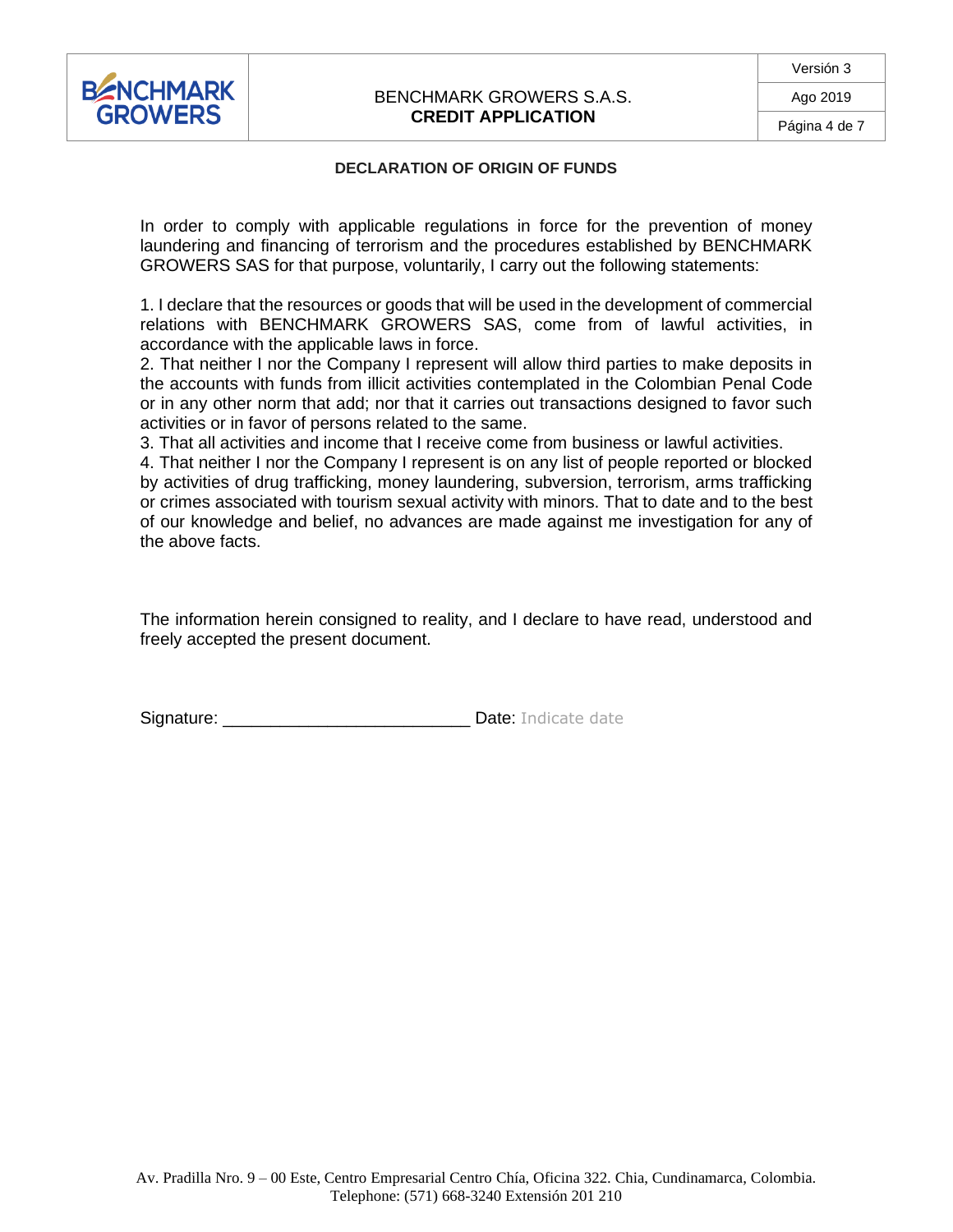

## GENERAL CONDITIONS OF THE COMMERCIAL RELATIONSHIP

Benchmark Growers SAS is a company dedicated to the marketing and export of flowers, committed to meet various quality standards, and in accordance with the Business Alliance for Secure Commerce (BASC) certification standard, through which it undertakes to carry out processes business insurance, implementing for this a series of measures and procedures, which must also be adopted by their Business Associates (customers and suppliers).

**I,** Please write he Name of owner, **City:** City **Country**: Country **Zip:** Zip,

in representation of the organization (name of company) Please write the Name of

Company, of which I am (title) Please write tittle hereby personally guarantee to send

you the payment at Benchmark Growers SAS' account of any obligations of the company.

The Originator (ORG) Company name must be exactly than the invoices Bill to name.

- Establish internal security controls in accordance with an analysis and evaluation of business risks.
- Maintain the reservation of information before third parties in relation to business processes and people, to prevent them from being interfered, violated or involved in illegal acts.
- Timely report the significant changes that occur after the signing of the agreement and that may affect security, for example: Company name, address, infrastructure, process changes, among others.
- Establish and use the physical, technological and human resources deemed necessary to keep the processes safe between the parties.
- Identify and resolve security deficiencies that arise.

Signature: \_\_\_\_\_\_\_\_\_\_\_\_\_\_\_\_\_\_\_\_\_\_\_\_\_\_ Date: Indicate date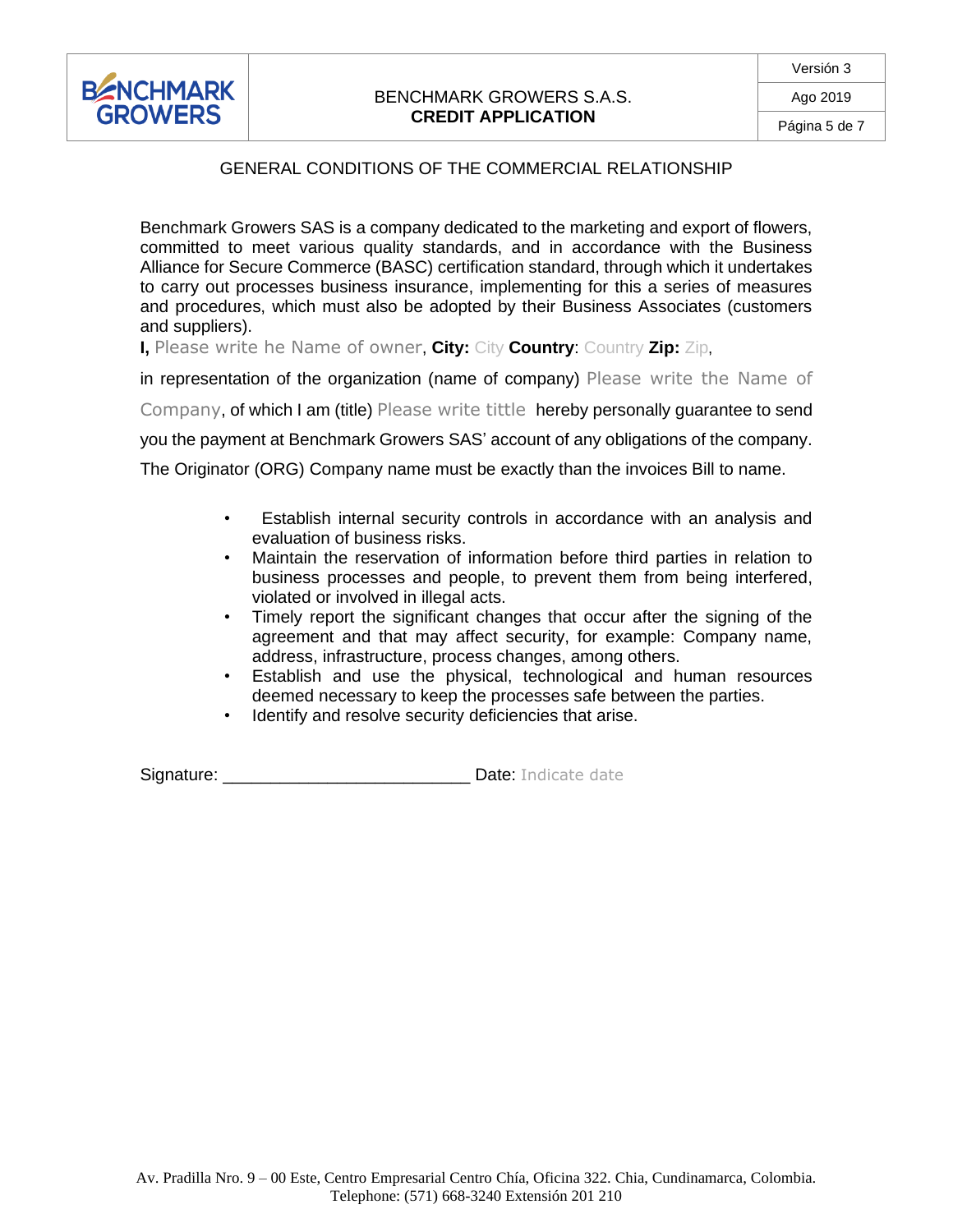

## **INDIVIDUAL PERSONAL GUARANTEE**

#### Date: Indique la fecha

**I,** Please write he Name of owner, **residing in (address)** Please, write owner Address **City:** City **Country**: Country **Zip:** Zip,

for and in consideration of your extending credit at my request to (name of company) Name of company

(here in after referred to as the "company"), **of which I am Title:** Title hereby personally guarantee to send you the payment at Benchmark Growers SAS' account of any obligations of the company. The Originator (ORG) Company name must be exactly than the invoices Bill to name

I also hereby agree to bind myself to pay you on demand any sum which may become due to you by the company whenever the company, shall fail to pay the same. It is understood that this guarantee shall continuing and irrevocable guarantee and indemnity for such indebtedness of the company. I do hereby waive notice of default, non-payment and notice thereof and consent to any modification or renewal of the credit agreement hereby guaranteed.

SIGNATURE:

DATE: Indicate date

ADDRESS: Address